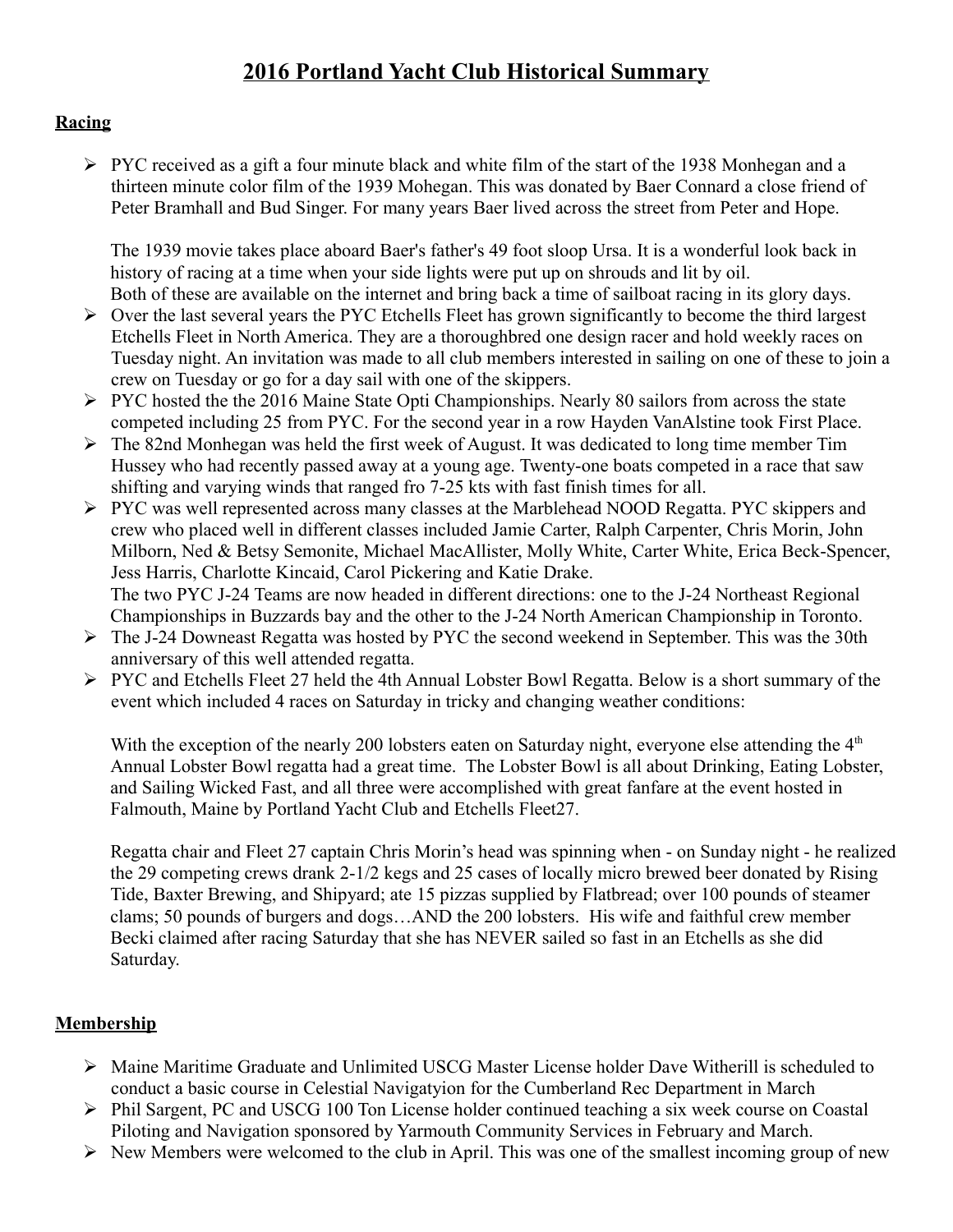members in years. Two years ago we had 1 application awaiting action. At the end of 2016 we have 44 which is at least a 3 year waiting list.

- The Entertainment Committee will host a Craft Fair on November 27 for Members and their friends and relatives. This will provide an opportunity for those into "crafting" to sell their wares prior to the Christmas Season.
- Member Heather Sanborn was elected to the Maine House of Representatives. She will now be serving the Maine community in addition to managing Rising Tide Beer, a well known local craft brewery owned and operated by her and her husband.
- $\triangleright$  Dr. Rockwell (Rocky) Davis was honored by the International College of Dentist for his leadership, commitment and service. He has also served as President of the Maine Dental Association.
- $\triangleright$  The Annual Meeting was held on 12/15/16 with a large turnout of over 50 members due in part to Bylaw Changes and dues increases. All recommendations were passed as proposed. Out-going Commodore Dave Robinson passed the helm to Vice Commodore Bill Newberry with the following analogy of the challenges that PYC May face in the coming years;
	- Our Mission is our secure rigging
	- Our Officers and Board provide a steady hand at the helm
	- Our financial strength including capital commitments is the rudder that keeps us on course
	- Our community spirit is the inner strength that allows us to stay the course in turbulent waters
- $\triangleright$  Member Molly White was elected Vice President of the J/24 National Association.

## **Junior Yacht Club**

- $\triangleright$  A Winter Social was held for parents and participants (current or potential) about the upcoming season. Topics covered included demonstrations, program content, pairing skippers and crew and meeting instructors.
- $\triangleright$  Emily Egan was welcomed as the new Junior Program Director
- $\triangleright$  As an addition to staff, the Junior Program offered opportunities to teenagers over age 14 as Interns. The Interns will assist the regular Junior Staff in coordinating the various Junior Program activities and events.

## **Management**

- $\triangleright$  Over the past 12 months the Club has seen significant management changes including new personnel in the following positions:Club Manager, Waterfront manager, Head Chef, Dining Room Manager and Junior Program Director.
- John Redmond, Manager left the Club in November. The Board quickly replaced him with former manager Bill Richards. Bill commented that he is pleased to be back, but will not be returning the picture he received when he retired 2 years ago.

## **Cruise**

- $\triangleright$  The annual Cruise Pot Roast Dinner was held on April 9th providing an advance look at the upcoming cruise events including a two week cruise in July.
- $\triangleright$  An aggressive cruise calendar has been scheduled with several short cruises and the traditional two week cruise in July. Events are planed to be family friendly with activities for children and adults. Events include a Shakedown Cruise on June 11 to Potts Harbor, a Summer solstice/Fathers Day Cruise on June 18, the annual 2 week cruise beginning, a family weekend at Sebasco, a surprise getaway on Labor Day and finally a weekend "Hang onto Summer" in September to Jewell Island.

## **Dining Room**

 $\triangleright$  After 11 very successful years, Chef Shawn Lewis resigned in February to pursue another exciting